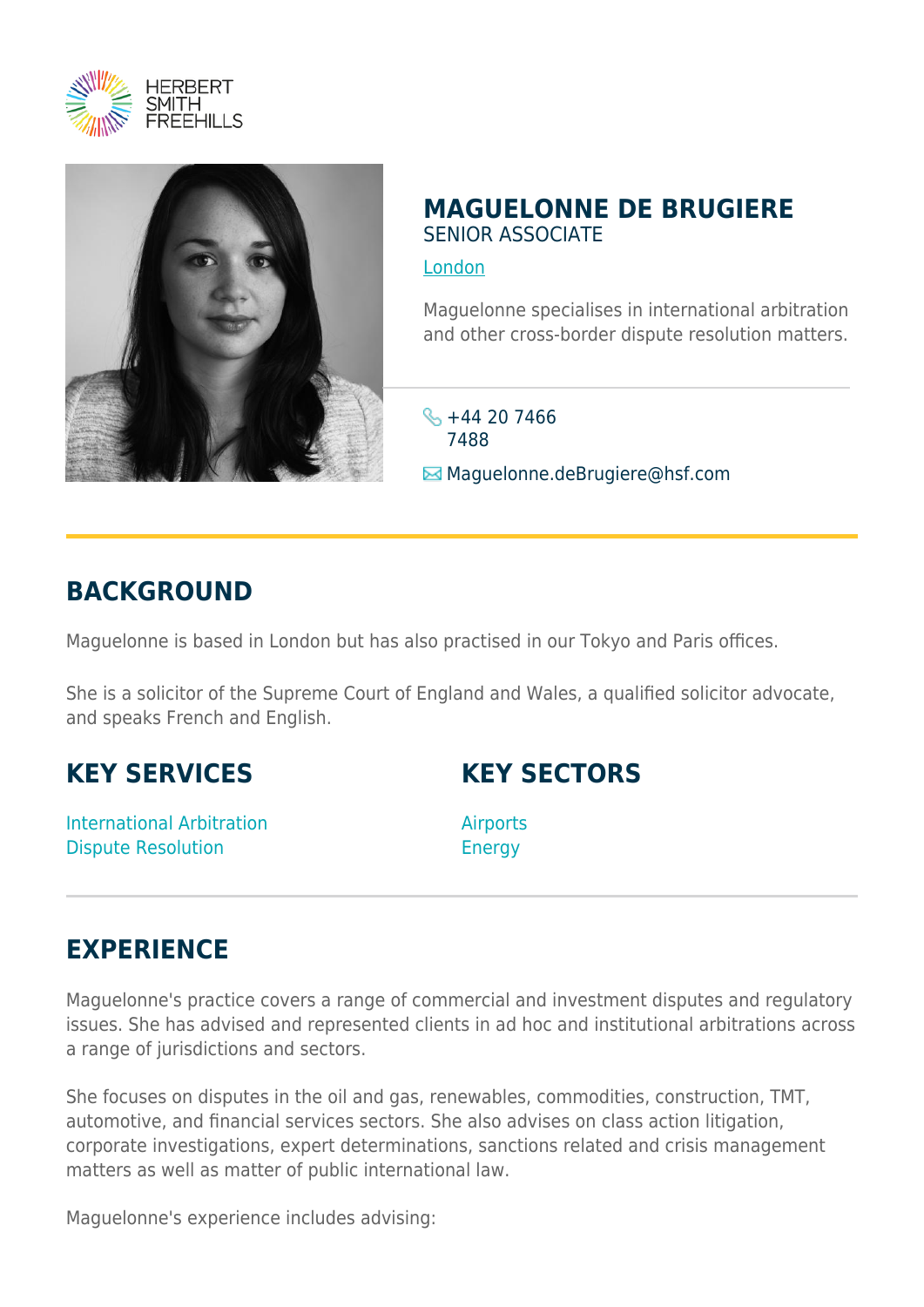- a global commodity trading company in relation to disputes concerning the quality of fuel supplied under multiple FOB supply contracts
- a wind power provider on investment treaty claims against the Government of Ukraine in relation to adjustments by the government of feed-in tariffs applying to alternative energy producers
- a state-owned company in ICC proceedings against the EPC contractor relating to delays and defects in the design and construction of an ultra-low sulfur diesel plant
- a global Chinese energy major in LCIA proceedings arising out of a sale and purchase agreement relating to the purchase of shares in a Kazakh company, and on related settlement negotiations
- an oil and gas company on investment treaty and ECHR claims against an Eastern European Government in relation to measures taken to freeze and seize its assets in the context of ongoing criminal investigations
- a CIS based subsidiary of an energy major in UNCITRAL proceedings in relation to a multinational oil pipeline dispute
- BP on all contentious issues arising from the In Amenas gas facility attacks in Algeria between 16-19 January 2013
- a multinational energy company in relation to all aspects of the impact of the Iranian sanctions on its operation in a major North Sea oil and gas project (including liaising with UK and EU governmental authorities with regards to the implementation of legislative measures, and to secure relevant licences and exemptions)
- multinational energy companies in relation to prospective commercial and investment treaty arbitrations against Algeria's national oil company Sonatrach and Algeria for breaches of PSC and BITs relating to the implementation of Algeria Law 05-07 imposing a windfall tax on hydrocarbon production revenue
- an Eastern European telecoms authority in an ICC arbitration regarding development of an air traffic control system
- a multinational mining company on available claims against a construction contractor in relation to design and/or manufacturing defects
- a Middle Eastern consortium in JCAA proceedings relating to breaches of various